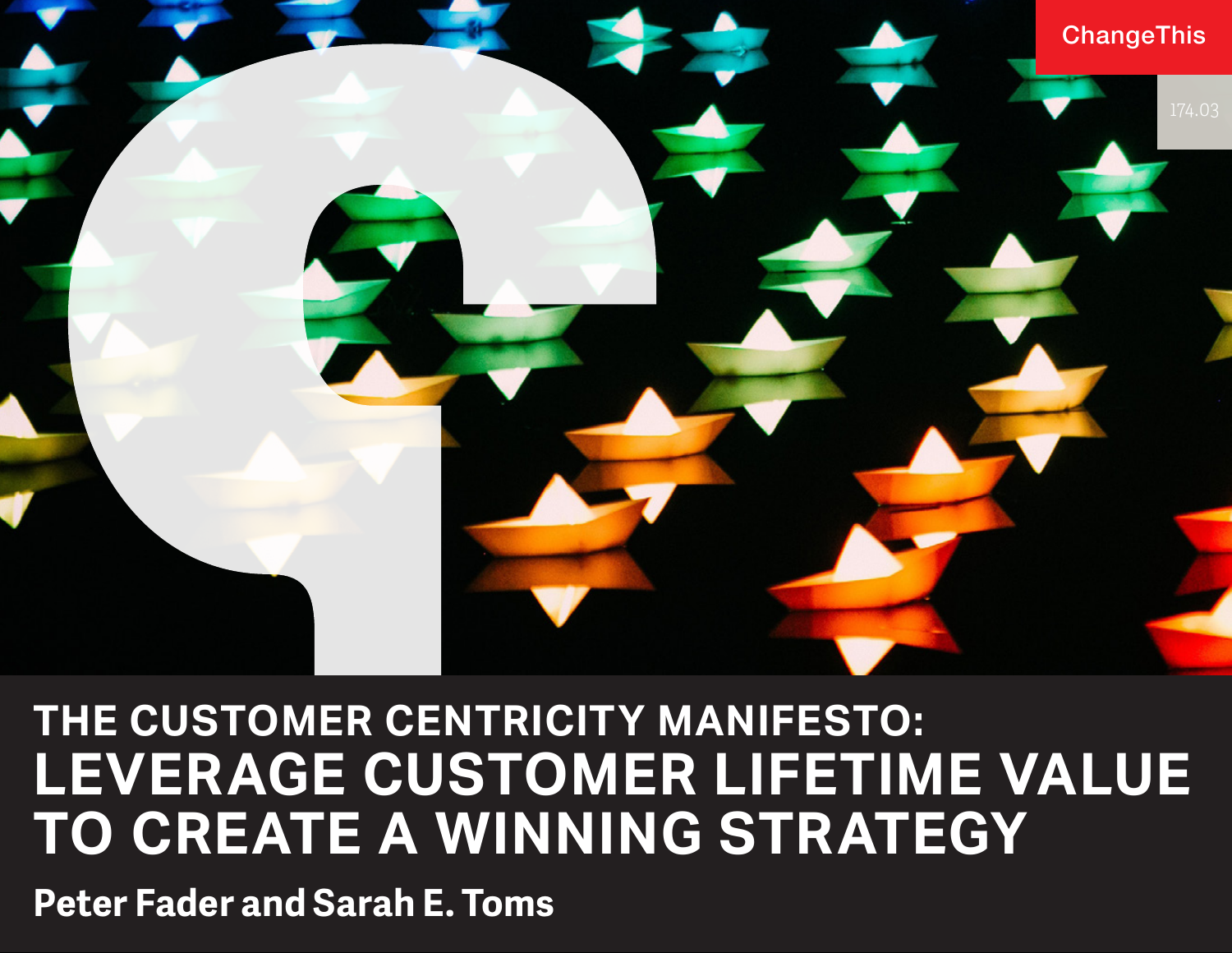**In 2012,** when Guggenheim Baseball Management arrived as the new ownership group for the Los Angeles Dodgers, things were far from perfect. Even though the Dodgers are fortunate to have a devoted fan base and the second largest market in the sport, Forbes listed their revenues back then as tied for sixth in Major League Baseball.

The new ownership group got to work right away on transforming the team and the business, and made the smart decision to hire Royce Cohen, now vice president of business development and analytics. Cohen is fanatical about two things in life: baseball and data.

When he joined the Dodgers in 2014 and looked around for opportunities to improve the business, he was struck by the absence of an enterprise Customer Relationship Management (CRM) system and that ticket sales were mostly managed using Excel.

On the bright side, the lack of sophisticated business intelligence systems presented opportunities for the Dodgers to build an analytics stack from scratch in a way that was system agnostic. Cohen told us that "this forced us to think about the problems we want to solve with data in a way that isn't dictated by the system we want to work in."

One of the earliest projects for the business analytics team was an ambitious Customer Lifetime Value (CLV) segmentation study. While the data teams at most baseball organizations were leaning on the observable characteristics of their customers, like personas and demographics that we warn against in our book, [The Customer Centricity Playbook: Implement a Winning](https://wdp.wharton.upenn.edu/book/customer-centricity-playbook/?&utm_medium=referral&utm_source=ChangeThis&utm_campaign=customer-centricity-playbook )  [Strategy Driven by Customer Lifetime Value](https://wdp.wharton.upenn.edu/book/customer-centricity-playbook/?&utm_medium=referral&utm_source=ChangeThis&utm_campaign=customer-centricity-playbook ), Cohen believed strongly in the approaches Peter was proving out in study after study about CLV.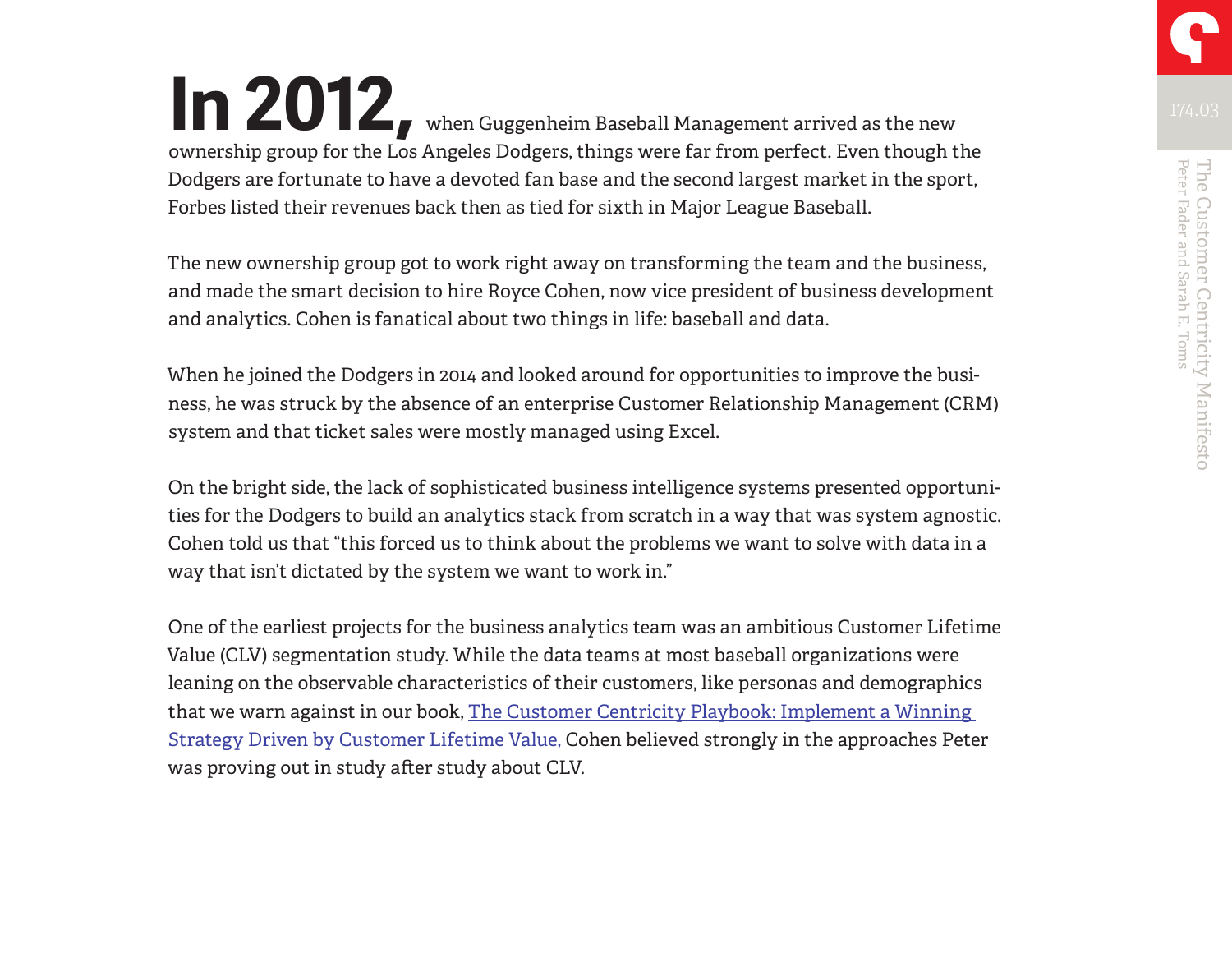Unfortunately, this first attempt wasn't the smashing success Cohen had hoped, because he and the team faced a myriad of challenges relating to limited historical data about customers. But they persisted, building out the data warehouses, analytics, and other business intelligence infrastructure that were required to model CLV effectively. Now, with five extra years of rich customer data, they have been able to realize their original vision.

As Cohen explains, the business of ticketing is commonly summed up by three questions:

- **"How many tickets will sell?"**
- **"At what price?"**
- **"And in response to which promotions?"**

He has been on a mission to add a fourth question: **"To which customers?"**

Once you have reliable models that accurately reflect the heterogeneous makeup of your customers—which the Dodgers now have and rely on—it's easier to analyze these tightly linked questions in integrated ways, and thus better understand the varying propensities of your customers with respect to buying and price points.

In practice, confidence in these models has translated into numerous innovations for the Dodgers' various acquisition, retention, and development tactics. For instance, in 2018 they launched a new two-tiered early season ticket renewal offering. The first tier is aimed to further develop the value of their longest-standing, highest-paying customers who are proven to be loyal, less price sensitive, and thus happy to pay extra for their season tickets in exchange for a number of desirable benefits (like batting practice on the field and deals at the concession stand).

Peter Fader and Sarah E. Toms The Customer Centricity Manifesto

The Customer Centricity Manifesto<br>Peter Fader and Sarah E. Toms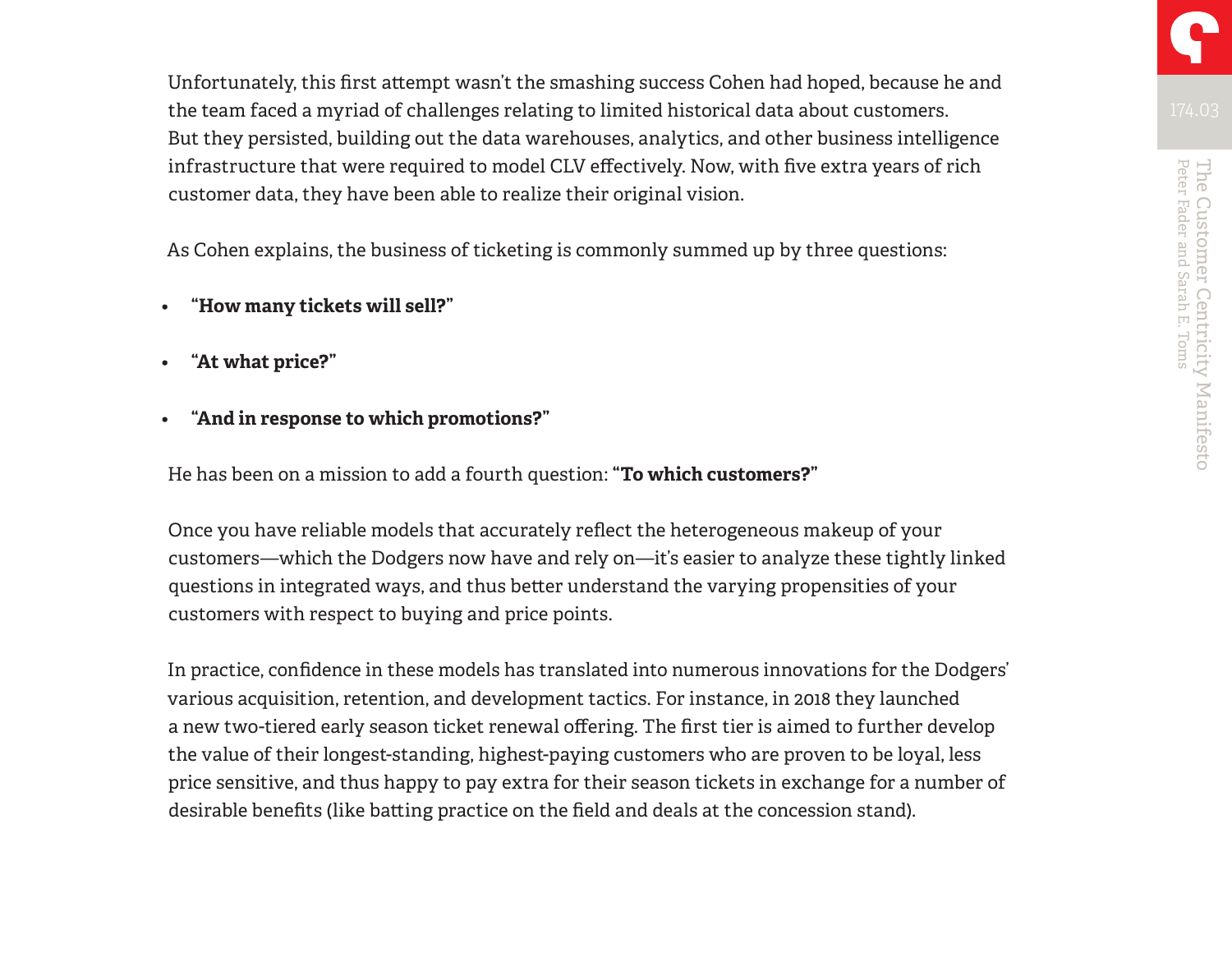On the other hand, the second tier skews more heavily to season ticket holders who have had seats for less than 10 years and may be paying a lower-average price per seat. For this tier, the main additional perk is offering the same price for the following year, making this more of a retention play.

The results of the Dodgers' improved business strategies are best reflected in the numbers. In the past five years, the team has doubled annual revenue, moving up to second place in the earnings leaderboard for the league. And in the past seven years, the team has doubled its valuation to 3 billion U.S. dollars.



#### **Franchise Value of the Los Angeles Dodgers, 2002–2018 (millions of US dollars)**

Source[: "Los Angeles Dodgers franchise value from 2002 to 2018 \(in million U.S. dollars\),"](https://www.statista.com/statistics/194621/mlb-franchise-value-of-the-los-angeles-dodgers-since-2006/) Statista, Accessed February 20, 2019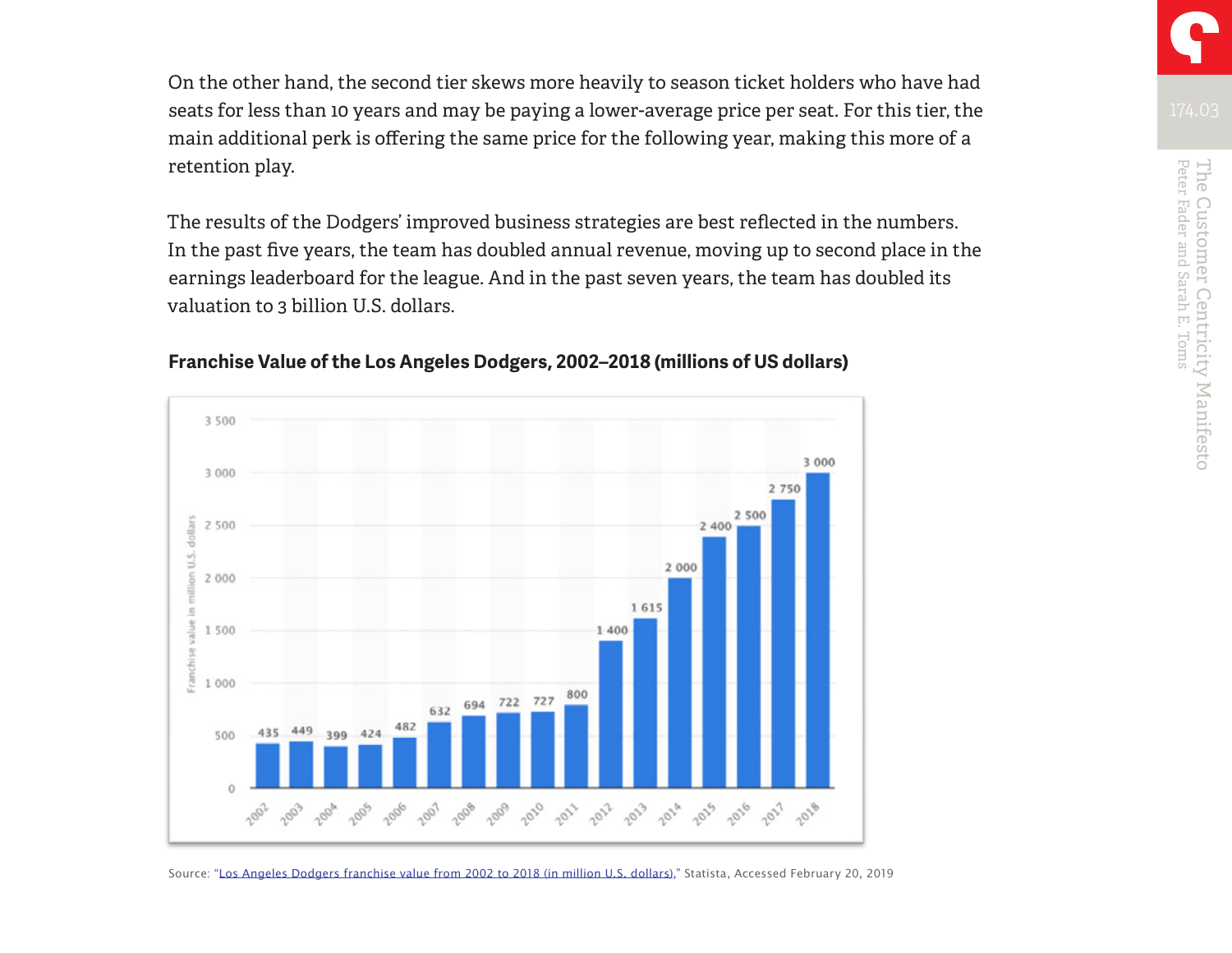It's important to share the Dodgers' success story because it shines a light on some specific areas where many companies continue to flounder in an era when the cost to collect and store data about customers is at record lows. Across the spectrum, companies are struggling to turn this wealth of information into actionable insights that drive value for their organization and for customers—because frankly, most business approaches to sales, marketing, data analytics, and finance remain stuck in a bygone era. Given this mounting tension between the *opportunity* that having readily available information about our customers should be providing and the *desperation* caused by outmoded business practices that aren't engineered to deliver customer centric insights, we decided to look at another industry that successfully overcame similar challenges.

Companies are struggling to turn this wealth of information into actionable insights that drive value for their organization—and for customers because frankly, most business approaches to sales, marketing, data analytics, and finance remain stuck in a bygone era.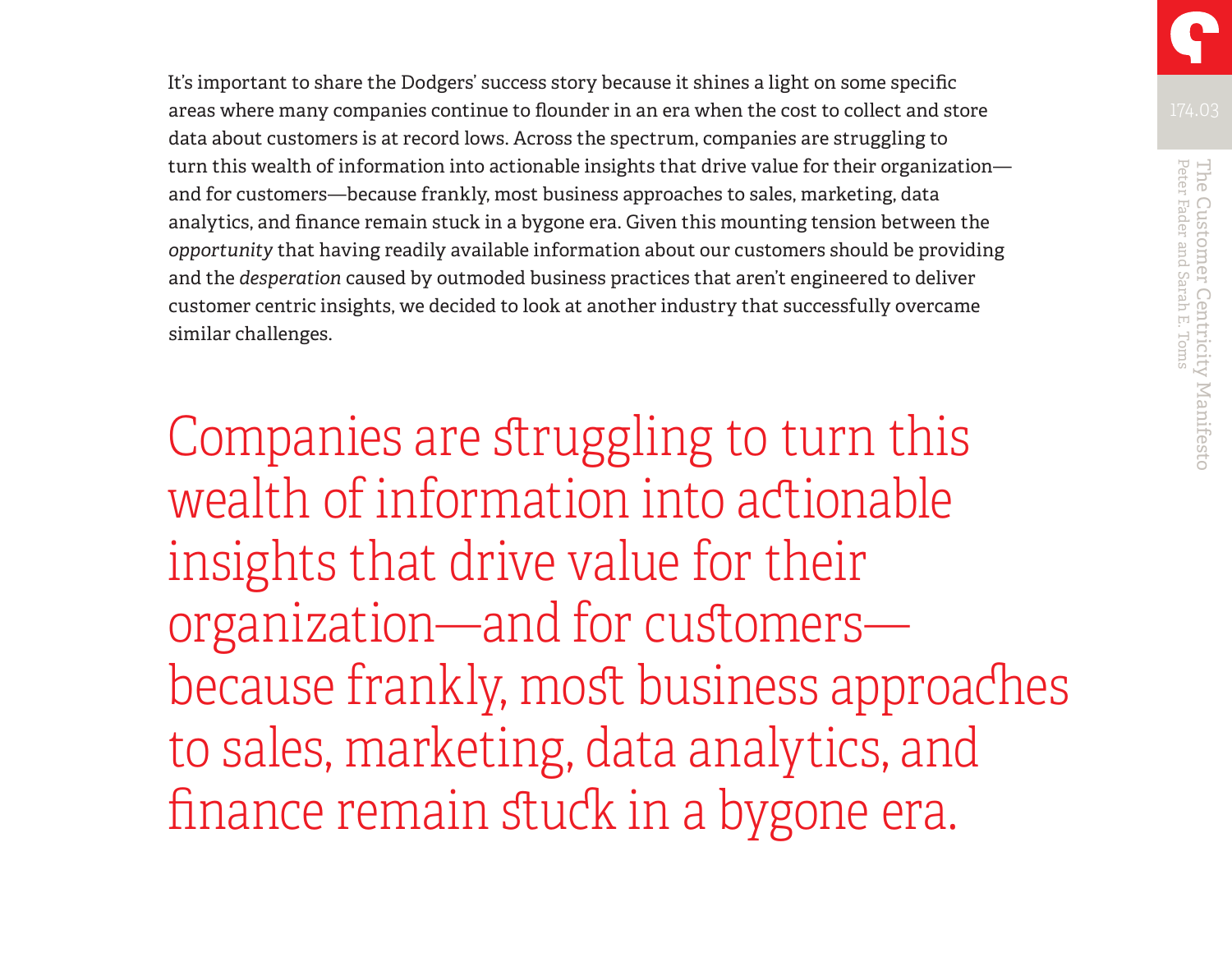At the dawn of the dot-com heydays, most software developers were growing increasingly fed up with the convoluted, bloated processes used at the time for software development projects. Sarah was running her own tech startup at the time, developing custom software for large multinationals, and shared similar frustrations about the arcane software engineering processes that made it difficult to develop high quality software in line with business needs and expectations. Luckily for her and others in the industry at the time, in 2001 several maverick technologists decided to publish their revolutionary *Manifesto for Agile Software Development*: a bold proclamation that launched radically new approaches to how software—and now technology and products in general—is developed and maintained.

That got us thinking: What would a manifesto for customer centricity look like? We came up with our own (if you'd like to add your name as a signatory, go to [customercentricitymanifesto.org\)](http://customercentricitymanifesto.org/).

By wholly valuing, investing in, adopting, and endorsing items on the left, we aim to develop and implement winning strategies that best leverage customer lifetime value:

- **Customer Heterogeneity** over the Average Customer
- **Cross-Functional Uses of CLV** over siloed applications
- **Metrics That Reflect Customer Equity** over volume and cost obsession
- **Clear Communications with External Stakeholders** over misalignment and misunderstanding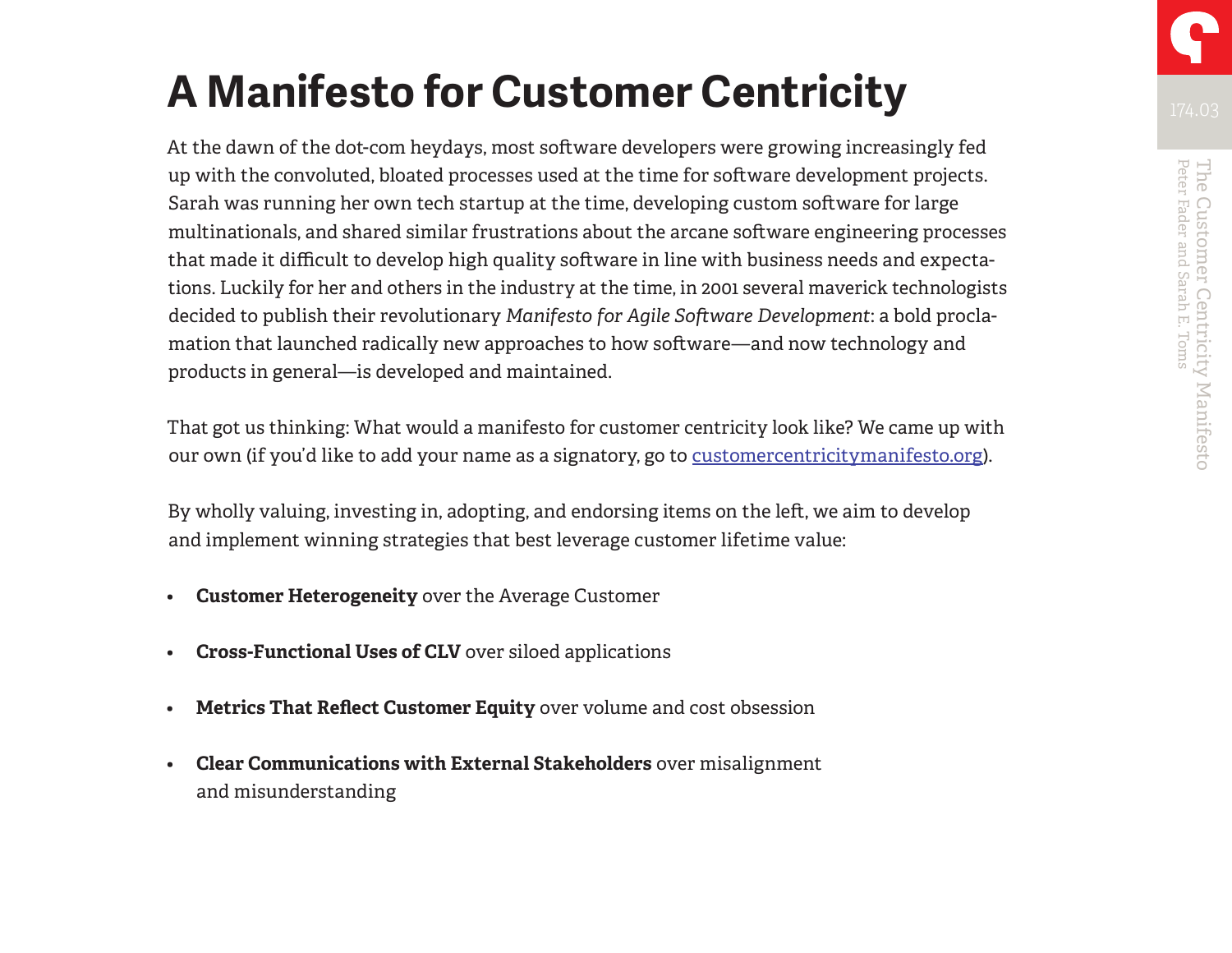## **Customer Heterogeneity**

Back in the 1950s, when marketing emerged as a critical function for product-centric firms to keep demand in line with supply, businesses started to notice that their customers were inherently different from one another.

This discovery was a nuisance because it meant that one-size-fits-all approaches to marketing, while cost-efficient, were no longer feasible. So businesses had to start differentiating their messaging and product offerings—but they've tried to do so as little as possible to keep the costs down.

Thankfully, there has been a 180 in thinking since those times—companies are starting to see that these differences across customers provide an opportunity to make more money by targeting the right customers and investing in them to develop long, profitable relationships.

A number of years ago, Peter worked with a small manufacturing company whose CEO truly believed in customer centricity. But the CEO grew frustrated by his staff who remained frozen in a product-centric mindset and habitually referred to "the" customer. So the CEO came up with a clever way to call attention to this bad habit.

He placed a fishbowl at the front desk, and anytime someone in the company referred to "the" customer, they had to put a dollar in the bowl. It was a simple but very visible way to bring this important point across, day after day. Employees started listening carefully for the offending words, and there was always a lot of lighthearted buzz around the office whenever anyone would catch a colleague referring to customers in some kind of average or singular manner. Then, at the end of the year, the CEO used those funds (with some more of his own) for a "Celebration of Customer Heterogeneity" party. What a great way to reinforce this key idea (and the practices that arise from it).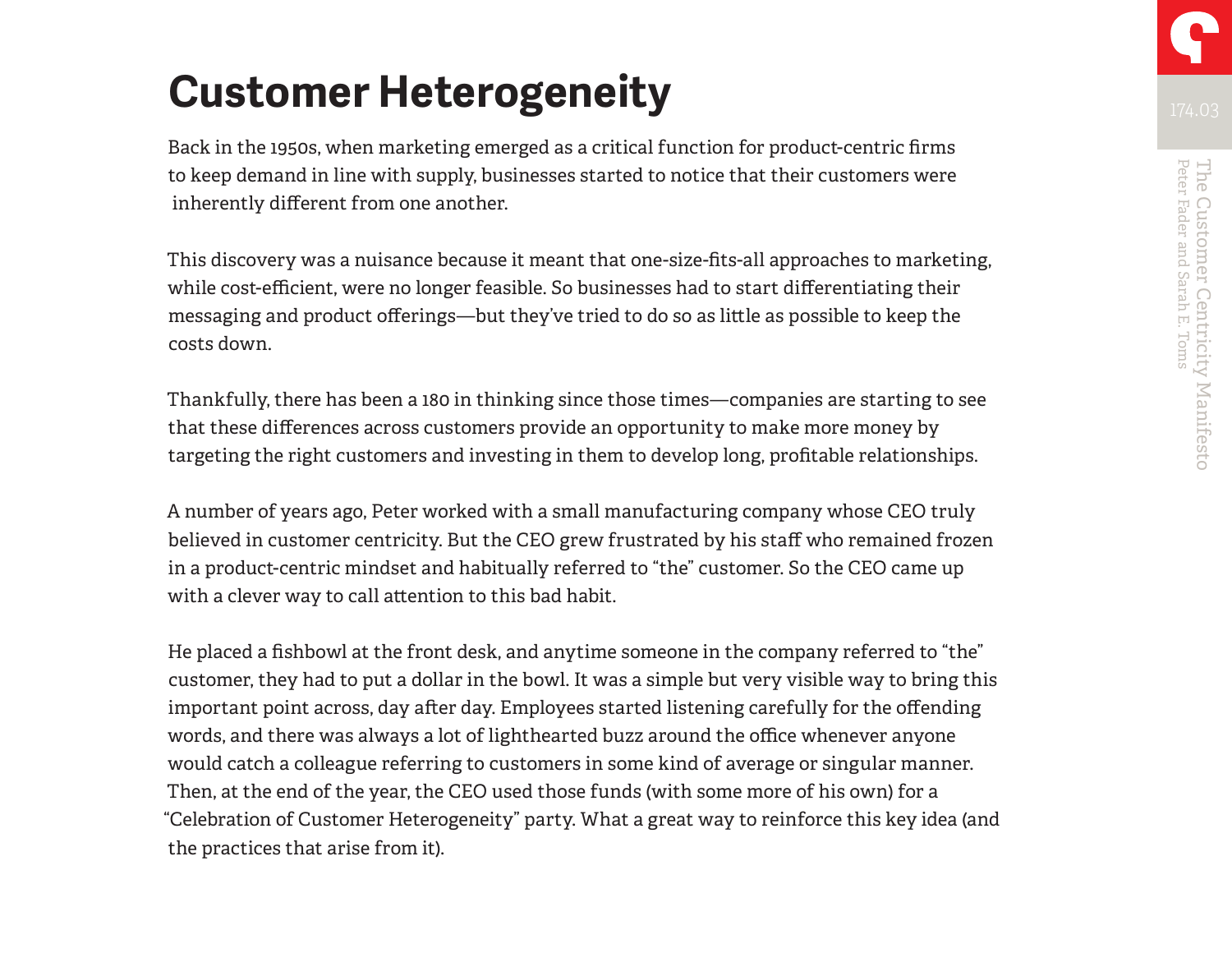## **Cross-Functional Uses of CLV**

A truly customer-centric firm will seek to establish a variety of use cases across the organization that demonstrate the strategic advantages that a focus on CLV (and related predictive analytics) can provide.

According to Peter, this was one of his greatest joys in running Zodiac, the predictive analysis firm he cofounded in 2015 (and sold to Nike in 2018). Besides the standard acquisition/retention/ development use cases (e.g., determining which email to send to which customer at which time), many clients would dream up new use cases that Peter and colleagues hadn't thought of.

Examples include salesforce compensation/incentives, new product evaluation (based on the CLV of customers who try it), promotional campaign assessment, and providing guidance to research and development teams to help them create products that will best appeal to highvalue customers. And of course, there's the idea of customer-based corporate valuation to win over the finance and accounting staff—more on this in a moment.

In general, it is essential to get cross-functional buy-in for customer centricity (or any strategy) to succeed, and there is no better way to do so than to make it incentive compatible for as many employees as possible to embrace CLV to make their own job performance better.

Companies are starting to see that these differences across customers provide an opportunity …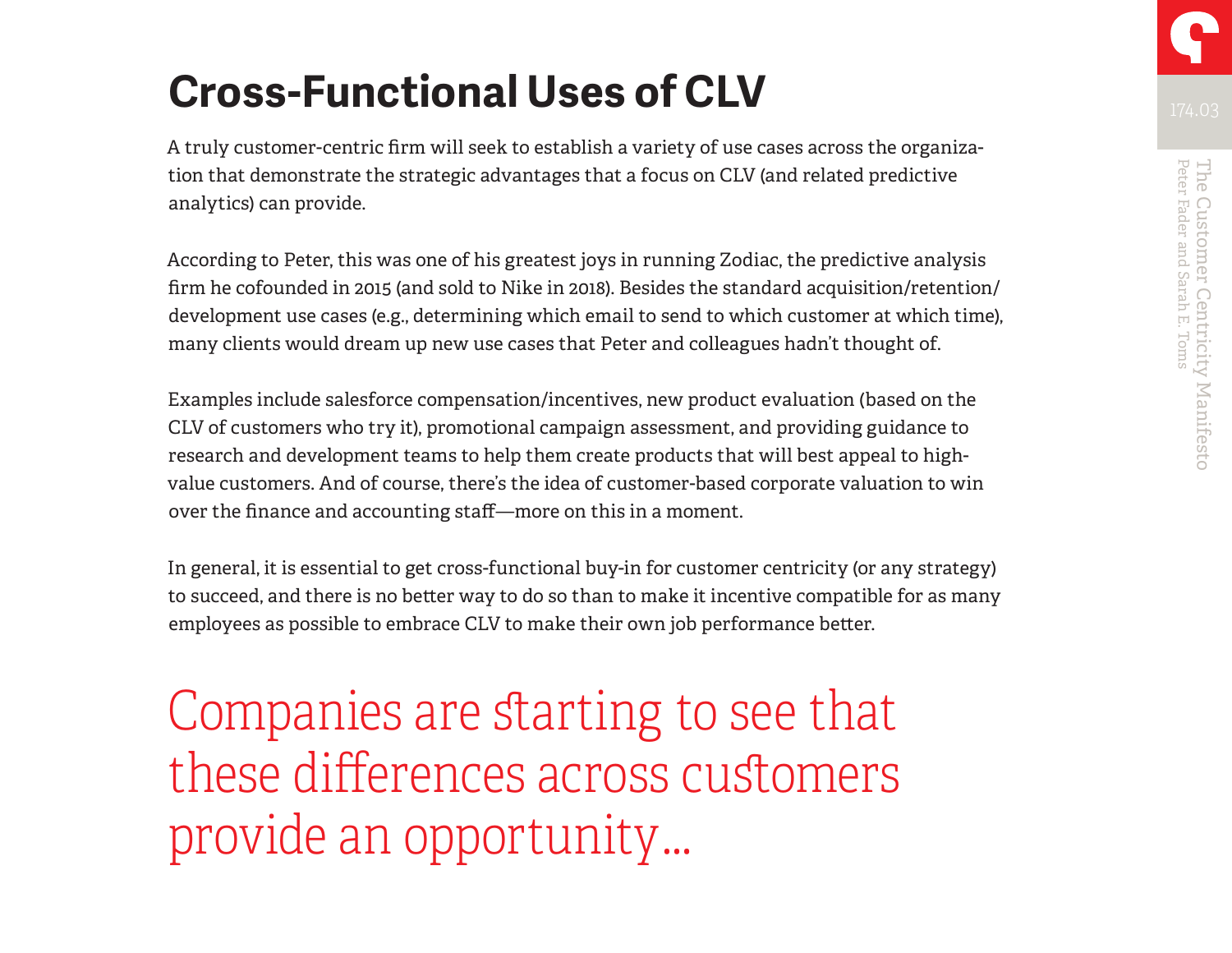## **Metrics That Reflect Customer Equity**

Perhaps the leading customer metric used by businesses today is Net Promoter Score (NPS). It might not be the ultimate metric, but it's been a great way to get C-level executives to start to appreciate the differences across customers (in this case, the relative proportion of "promoters" vs. "detractors"). Building on the spirit of NPS, we want to see firms adopt a broader set of metrics that directly or indirectly reflect customers' propensities to be acquired, buy repeatedly, maintain the relationship, refer others, respond to the right messages, and more.

We know these propensities can be hard to measure and are deeply intertwined, making efforts to study them more complex and error prone, but there seems to be sincere interest on the part of many executives to make this happen.

It's important to take these first steps in a careful manner. In some of his work on customerbased corporate valuation, Peter (along with his former PhD student Dan McCarthy of Emory University) has looked at various metrics that firms occasionally report (sometimes informally, other times in more formal financial statements). These include some fairly self-explanatory metrics such as quarterly total orders and quarterly active users, as well as some more complex ones, like percentage of current orders arising from repeat-buying customers.

It is very important for firms to understand how these and other emerging metrics relate to CLV (and all the way up to corporate valuation). First and foremost, this exercise should be done for internal purposes: Going back to the cross-functional use cases just discussed, which aggregate metrics to best reflect the effectiveness of each of these activities? Obviously a firm doesn't want to overcomplicate its performance scorecard, but executives will surely need an array of customer metrics to reflect the different ways that CLV (and customer centricity in general) is creating value across the organization. And once these metrics are established for internal usage, it's then time to win over the external stakeholders.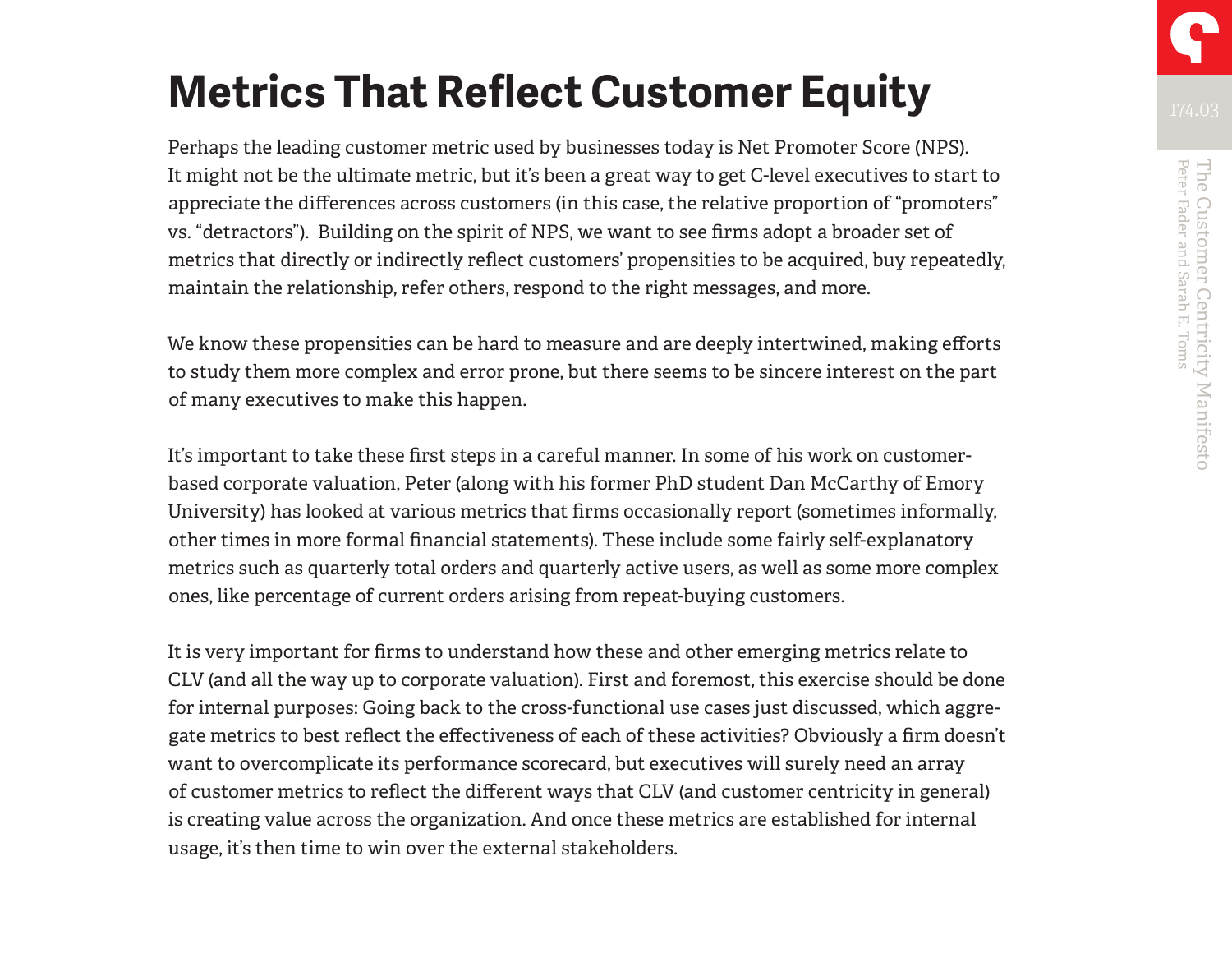# The Customer Centricity Manifesto<br>Peter Fader and Sarah E. Toms Peter Fader and Sarah E. Toms The Customer Centricity Manifesto

### **Clear Communication with External Partners**

Most companies have a major disconnect between the way they strive for long-run growth internally, and the manner in which they are held accountable by external stakeholders (who tend to obsess over short-term financial metrics).

A perfect example of this disconnect is the concept of "acquisition addiction": Is a given company growing via healthy, sustained means where customers are staying and buying repeatedly, or is the company growing only through newly acquired customers, who then leave quickly? It's obvious that a company should want to use the right internal metrics to diagnose such an issue and take action on it as quickly as possible. But shouldn't external stakeholders want to do the same? They should be demanding to see such metrics in order to understand the sustainability of the company's revenue stream instead of running the risk of being fooled by ineffective customer growth at all cost.

We believe that the metrics associated with customer centricity can create a natural alignment to get internal and external stakeholders to agree on metrics that are helpful for day-to-day operational purposes as well as the evaluation of a firm's long-run health. That's the beauty of focusing on a forward-looking metric like CLV—it is the right ingredient to achieve both goals. We're already seeing a number of venture capital firms and even some private equity shops that use a CLV metric to help in their diligence process for prospective investments and also to compare the ongoing performance of their existing portfolio companies. This is a very promising sign and is the main focus of Peter's new firm (Theta Equity Partners).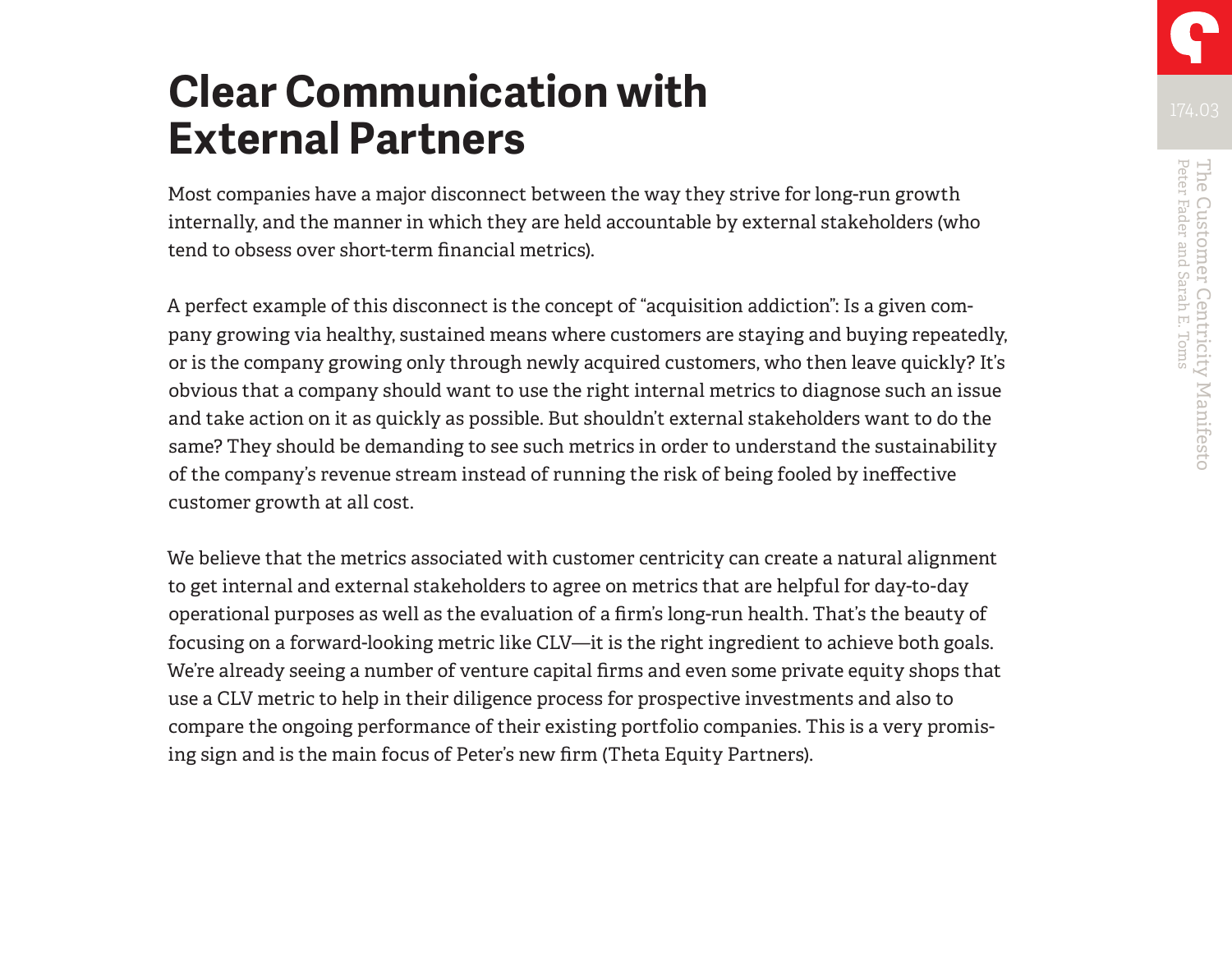Of course, it is still very early days for external stakeholders to rely on customer metrics to do their jobs, but times are changing in this regard, and we believe that a day will come when external people and firms not only begin to deeply understand such metrics but also start to demand them.

In a similar way, Agile took decades to take root and gain widespread adoption. Even before the 2001 Agile Manifesto was published, there was a groundswell of activity in the software field that attempted to make existing practices less burdensome. For example, Scrum's iterative process was launched in the 1990s and is now the gold standard for how to enact the points laid out in the manifesto.

We believe that the metrics associated with customer centricity can create a natural alignment to get internal and external stakeholders to agree on metrics that are helpful for day-to-day operational purposes as well as the evaluation of a firm's long-run health.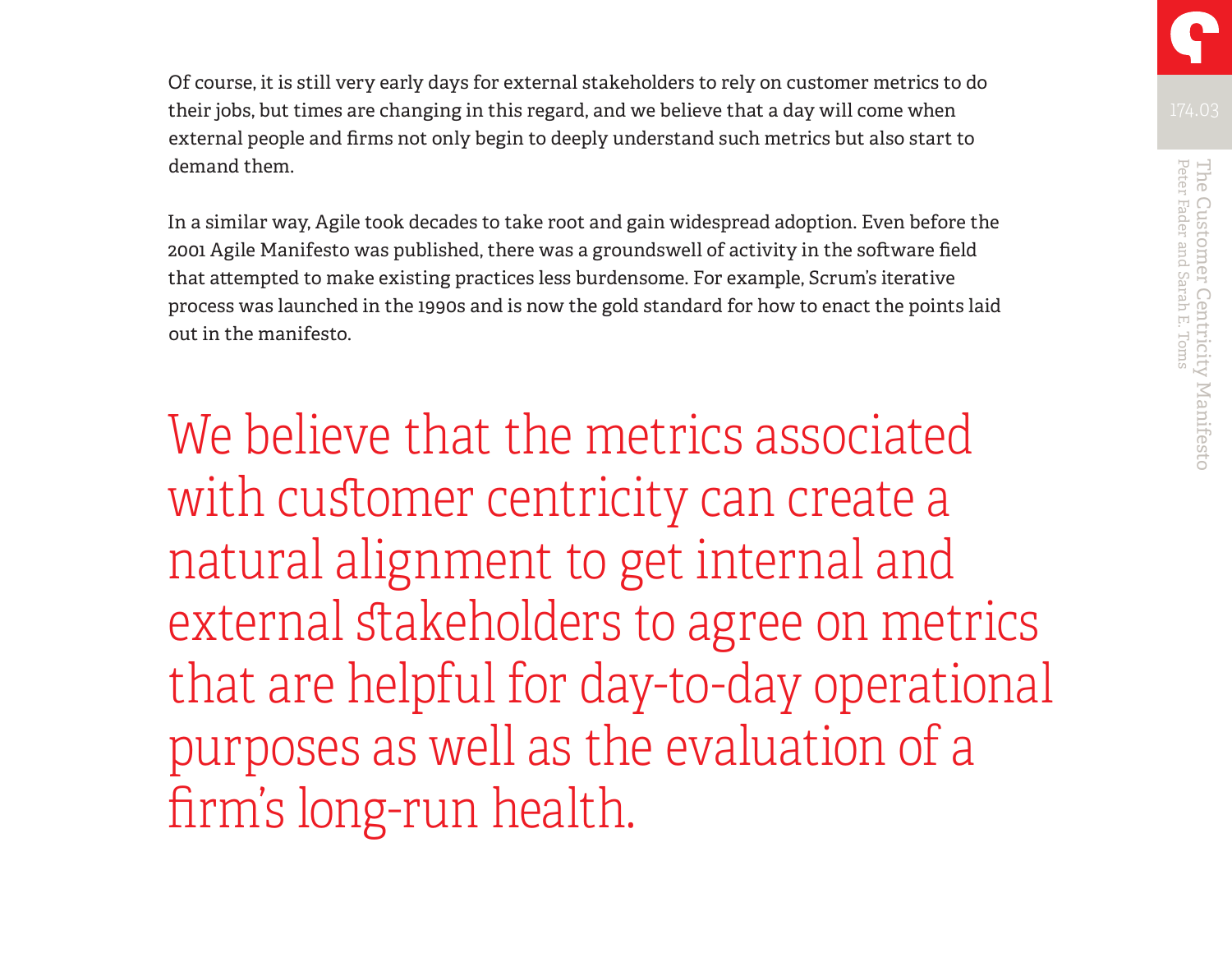## **Summary:**

- You can leverage an iterative, best-practice framework to help you create a transformative plan for a customer-centric strategy. The Agile methodology is especially apt for this process.
- The Manifesto for Customer Centricity—inspired by the Manifesto for Agile Software Development—celebrates customer heterogeneity, cross-functional uses of CLV, metrics that reflect customer equity, and clear communication with external stakeholders.
- Drawing on Agile or another iterative, best-practice framework will help leaders regularly collect and analyze performance data during a customer-centric transformation, provide opportunities for consistent and transparent communication, and gain buy-in across the organization**.**